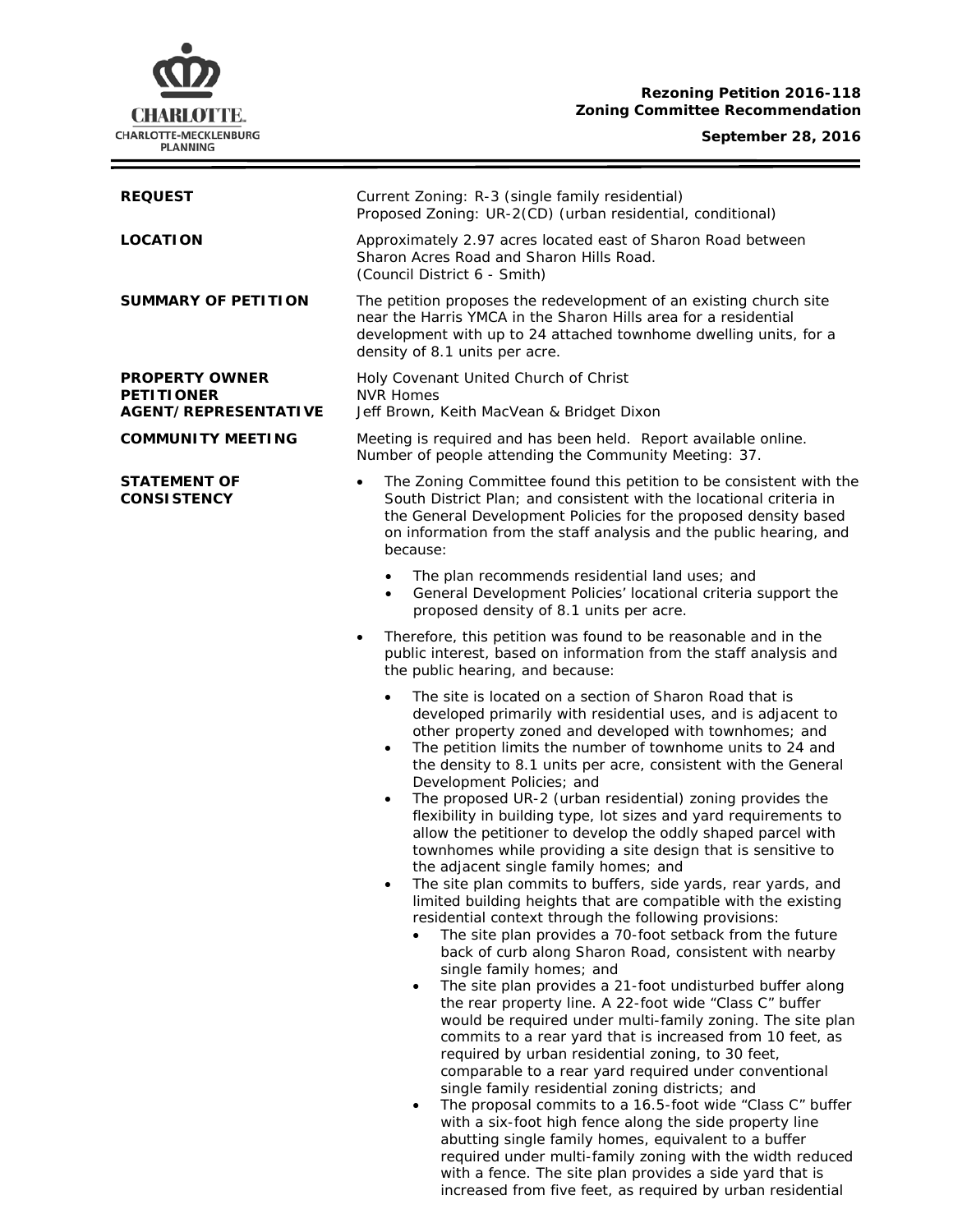|                                          | zoning, to 16.5 feet, similar to the 20-foot side yard<br>required under conventional multi-family zoning; and<br>The site plan limits the height of the proposed units to two<br>stories not to exceed 40 feet, which is the same height<br>allowed for single family homes;                                                                                                                                                                                                                                                                                                                                                                                                                                                                                                                                                                                                                                                                                                                                                                                                                                                                                                                                                                                                                                                                                                                                                                                                                                                                                                                                                                                                                                                                                                                                                                                                                                                                                                                                                                                                                                                                                                                                                                                                                                                                                                                                                                                                                                                                                                                                                                                                                                                                                                                                                                                                                                                                                                                      |
|------------------------------------------|----------------------------------------------------------------------------------------------------------------------------------------------------------------------------------------------------------------------------------------------------------------------------------------------------------------------------------------------------------------------------------------------------------------------------------------------------------------------------------------------------------------------------------------------------------------------------------------------------------------------------------------------------------------------------------------------------------------------------------------------------------------------------------------------------------------------------------------------------------------------------------------------------------------------------------------------------------------------------------------------------------------------------------------------------------------------------------------------------------------------------------------------------------------------------------------------------------------------------------------------------------------------------------------------------------------------------------------------------------------------------------------------------------------------------------------------------------------------------------------------------------------------------------------------------------------------------------------------------------------------------------------------------------------------------------------------------------------------------------------------------------------------------------------------------------------------------------------------------------------------------------------------------------------------------------------------------------------------------------------------------------------------------------------------------------------------------------------------------------------------------------------------------------------------------------------------------------------------------------------------------------------------------------------------------------------------------------------------------------------------------------------------------------------------------------------------------------------------------------------------------------------------------------------------------------------------------------------------------------------------------------------------------------------------------------------------------------------------------------------------------------------------------------------------------------------------------------------------------------------------------------------------------------------------------------------------------------------------------------------------------|
|                                          | By a 5-0 vote of the Zoning Committee (motion by Wiggins seconded<br>by Eschert).                                                                                                                                                                                                                                                                                                                                                                                                                                                                                                                                                                                                                                                                                                                                                                                                                                                                                                                                                                                                                                                                                                                                                                                                                                                                                                                                                                                                                                                                                                                                                                                                                                                                                                                                                                                                                                                                                                                                                                                                                                                                                                                                                                                                                                                                                                                                                                                                                                                                                                                                                                                                                                                                                                                                                                                                                                                                                                                  |
| <b>ZONING COMMITTEE</b><br><b>ACTION</b> | The Zoning Committee voted 5-0 to recommend APPROVAL of this<br>petition with the following modifications:                                                                                                                                                                                                                                                                                                                                                                                                                                                                                                                                                                                                                                                                                                                                                                                                                                                                                                                                                                                                                                                                                                                                                                                                                                                                                                                                                                                                                                                                                                                                                                                                                                                                                                                                                                                                                                                                                                                                                                                                                                                                                                                                                                                                                                                                                                                                                                                                                                                                                                                                                                                                                                                                                                                                                                                                                                                                                         |
|                                          | <b>Site and Building Design</b><br>1. Committed to removing Note 2 under "Solid Waste", the second<br>sentence of Note 1e and the potential location for garbage/recycling<br>shown on the site plan.<br>2. Provided an architectural note that addresses further variation in<br>stoop design to minimize the length of uninterrupted fascia; two or<br>three different stoop designs with varying architectural treatments<br>will be utilized for individual units. Revised the rendering to show<br>the appropriate solution.<br>3. Revised the rendering to accurately depict the streetscape and<br>fence along Sharon Road.<br>Provided an updated elevation of the Sharon Road building frontage<br>4.<br>in addition to the rendering.<br>5. Specified that the material transitions within the woonerf will be<br>flush in both A and B options.<br>6. Amended "Architectural Standards" Note 4a to prohibit vinyl siding.<br>7. Amended "Buffers" Note 5e to specify the fence within the buffer<br>will be no closer than 8.25 feet from the adjoining property and<br>that the fence will have stone columns 30 feet on center.<br>8. Added a note under "Buffers" committing to the installation of the<br>fence and landscaping on the outside of the fence prior to the<br>issuance of the first certificate of occupancy for the first building<br>constructed on the site.<br>9. Added detailed elevation for the proposed buffer fence.<br>10. Added a typical elevation for the proposed buffer landscaping,<br>amended the planting detail for the 16.5-foot wide buffer, increased<br>the number of trees for every 100 feet from six to eight and<br>removed a note stating shrubs would not be required if a fence or<br>wall is constructed so that shrubs will be provided even with a<br>fence or wall.<br><b>Transportation</b><br>11. Staff rescinded the request to revise the site plan to include<br>planting strip and sidewalk along both sides of the east-west drive<br>aisle because the petitioner is providing a sidewalk on at least one<br>side and landscaping in a planting strip on both sides.<br>12. Revised the site plan to show/label future curbline (24 feet from<br>existing centerline to back of curb) and place sidewalk in correct<br>future location (back of sidewalk 38 feet from existing centerline).<br>Adjusted planting strip width accordingly.<br>13. Staff rescinded the request to confirm with Charlotte Fire<br>Department that the proposed access drive with recessed, parallel<br>parking will not be an issue and to revise access drive design to<br>accommodate fire access, if necessary because the petitioner<br>added a note to the site plan to specify that the parallel parking<br>may be eliminated if required by the City of Charlotte Fire<br>Department during the land development review.<br><b>Requested Technical Revisions</b><br>Site and Building Design<br>14. Provided a definition of "woonerf." |
|                                          | 15. Amended Note 4h and/or 5b so that the proposed fence height<br>matches.<br>16. Amended Note 5g to specify the pedestrian motor courts will be a<br>woonerf design.                                                                                                                                                                                                                                                                                                                                                                                                                                                                                                                                                                                                                                                                                                                                                                                                                                                                                                                                                                                                                                                                                                                                                                                                                                                                                                                                                                                                                                                                                                                                                                                                                                                                                                                                                                                                                                                                                                                                                                                                                                                                                                                                                                                                                                                                                                                                                                                                                                                                                                                                                                                                                                                                                                                                                                                                                             |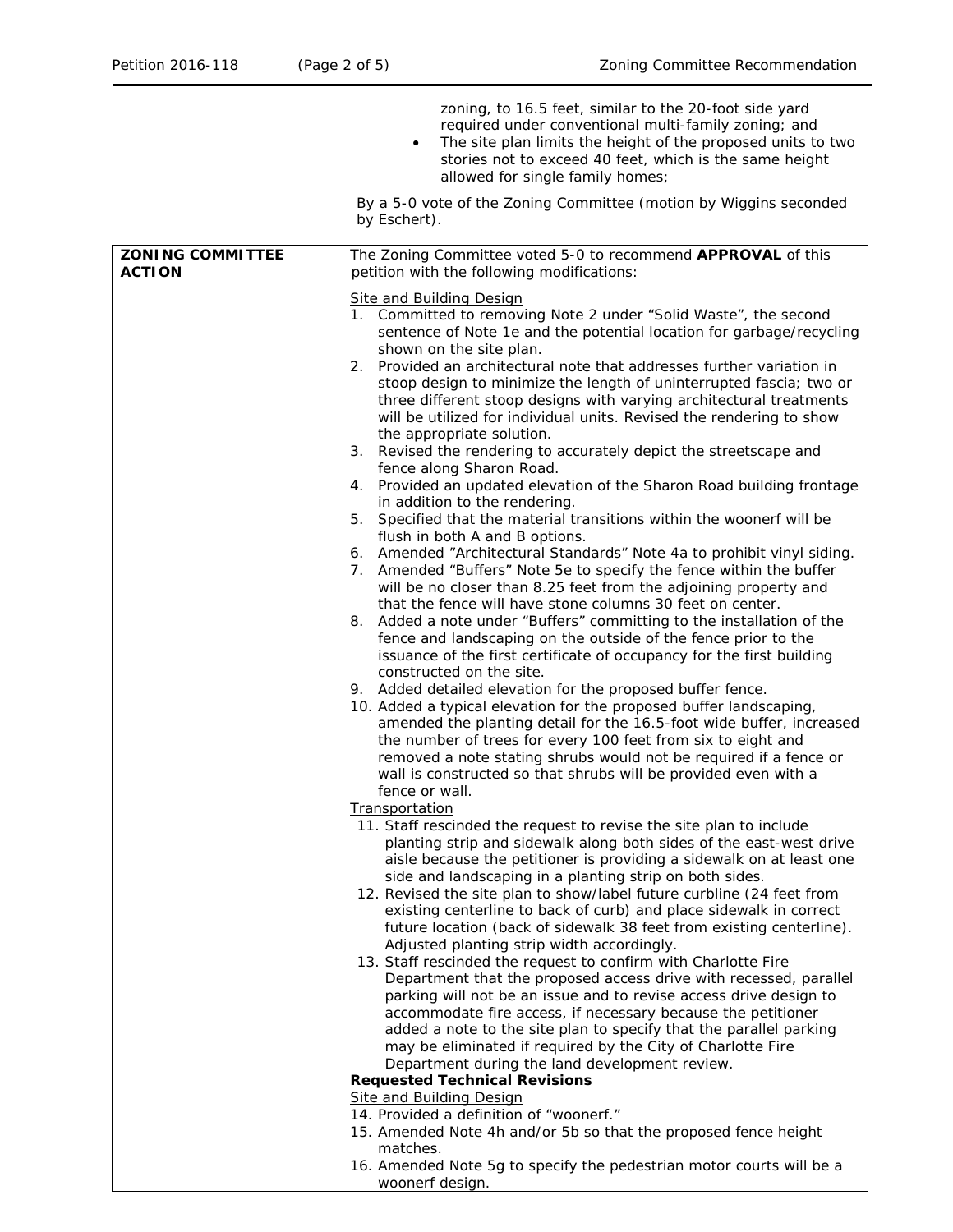|                                              | Transportation<br>Environment<br>review.<br>Other<br>pours.                                                                                                                                                                                                                                                                                                | 17. Deleted the reference to "wall pak" lighting in Note 7d.<br>18. Revised the site plan to add a note specifying that all transportation<br>improvements will be constructed and approved before the site's<br>first building certificate of occupancy is issued.<br>19. Committed to amending Note 6c to specify that tree protection is<br>Tree Ordinance standard that is addressed during land development<br>20. Committed to delete Note 10a related to construction hours as this<br>cannot be required or enforced through the conditional rezoning<br>process. The petitioner stated in writing prior to the Zoning<br>Committee meeting that the petitioner would send the neighboring<br>property owners a letter related to construction hours and concrete |  |
|----------------------------------------------|------------------------------------------------------------------------------------------------------------------------------------------------------------------------------------------------------------------------------------------------------------------------------------------------------------------------------------------------------------|---------------------------------------------------------------------------------------------------------------------------------------------------------------------------------------------------------------------------------------------------------------------------------------------------------------------------------------------------------------------------------------------------------------------------------------------------------------------------------------------------------------------------------------------------------------------------------------------------------------------------------------------------------------------------------------------------------------------------------------------------------------------------|--|
| <b>VOTE</b>                                  | Motion/Second:<br>Yeas:<br>Nays:<br>Absent:<br>Recused:                                                                                                                                                                                                                                                                                                    | Wiggins / Eschert<br>Eschert, Labovitz, Majeed, Wiggins, Spencer<br><b>None</b><br>Watkins<br>Lathrop                                                                                                                                                                                                                                                                                                                                                                                                                                                                                                                                                                                                                                                                     |  |
| <b>ZONING COMMITTEE</b><br><b>DISCUSSION</b> | Staff provided a summary of the petition and noted that it was<br>consistent with the adopted area plan and the General Development<br>Policies. Staff stated they had received in writing a commitment from<br>the petitioner to address the outstanding issue listed in the Zoning<br>Committee agenda. There was no further discussion of the petition. |                                                                                                                                                                                                                                                                                                                                                                                                                                                                                                                                                                                                                                                                                                                                                                           |  |
| <b>STAFF OPINION</b>                         | Staff agrees with the recommendation of the Zoning Committee.                                                                                                                                                                                                                                                                                              |                                                                                                                                                                                                                                                                                                                                                                                                                                                                                                                                                                                                                                                                                                                                                                           |  |

#### **FINAL STAFF ANALYSIS (Pre-Hearing Analysis online at [www.rezoning.org\)](http://www.rezoning.org/)**

#### **PLANNING STAFF REVIEW**

#### • **Proposed Request Details**

The site plan accompanying this petition contains the following provisions:

- Allows up to 24 single family attached dwelling units in up to seven buildings for a density of 8.1 units per acre.
- Limits the number of units in each building to five units or fewer.
- Limits the building height to two stories and up to 40 feet.
- Provides a 70-foot building setback along Sharon Lane with a 39 to 45-foot landscaped setback behind the public sidewalk.
- Provides a 16.5-foot buffer along the northern and southern property lines and a 30-foot rear yard with a 21-foot undisturbed buffer along the eastern property line.
- Provides access via a private drive off Sharon Road with a planting strip and sidewalk on at least one side and a series of woonerfs, which are streets shared between pedestrians and vehicles that are designed to slow down traffic without speed humps, stop lights or stop signs. The petitioner is proposing two woonerf designs, one with parking and one without; both include varied, enhanced pavement material and planting areas.
- Provides building elevation and architectural commitments for building materials, unit stoop design, blank walls and garage doors.
- Proposes a five-foot decorative fence with brick or stone pillars and landscaping along Sharon Road behind the public sidewalk.
- Commits to screening meter banks, HVAC and related mechanical equipment from adjoining properties and from public view and screening backflow preventers from public view.
- Specifies that each unit will have a two-car garage.
- Commits to providing no less than eight visitor parking spaces.
- Limits the height of detached lighting to 16 feet.
- Provides a CATS bus waiting pad.
- Proposes solid waste collection via roll out service collected by the City of Charlotte.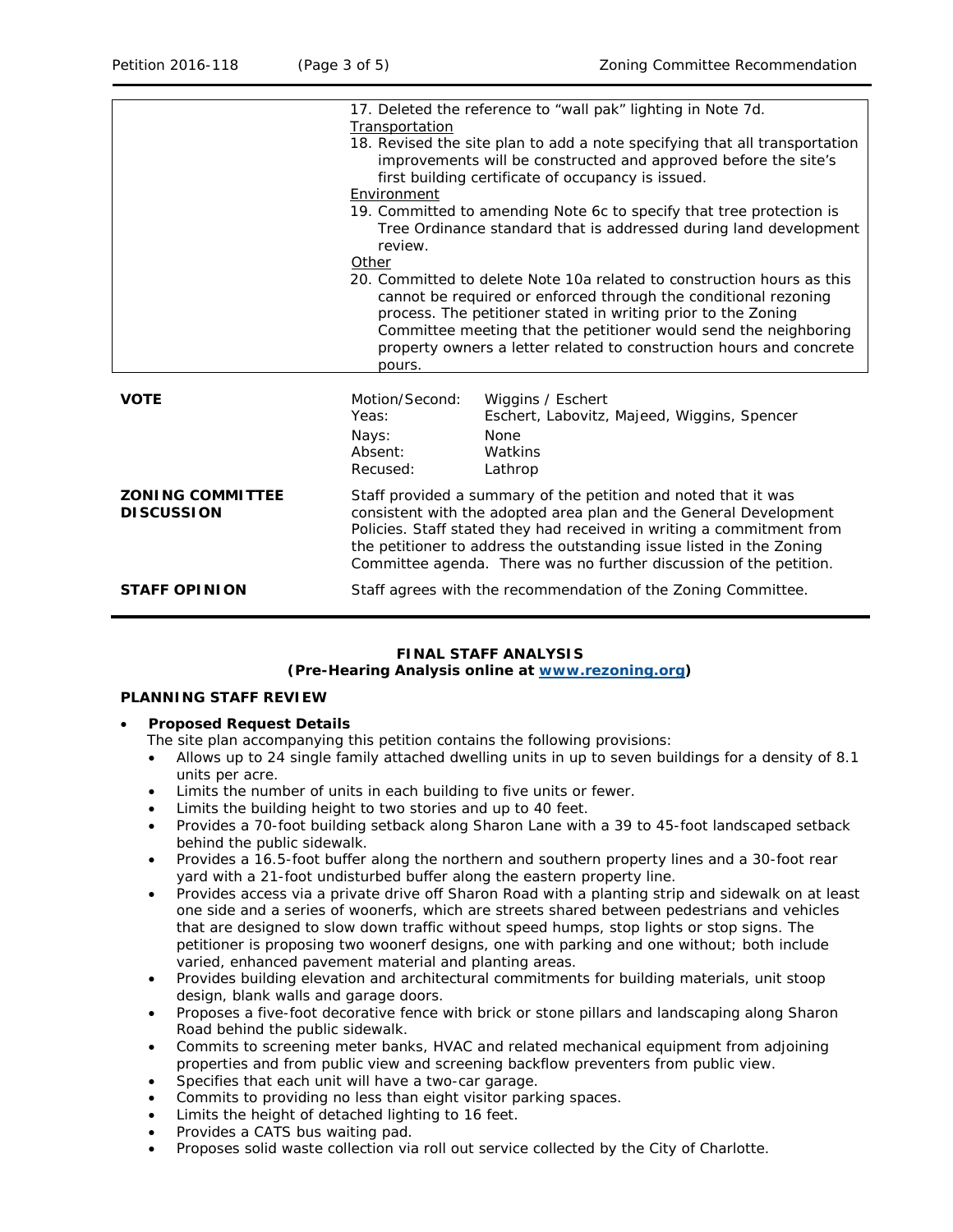#### • **Public Plans and Policies**

- The *South District Plan* (1993) shows the subject property as single family residential up to three dwellings per acre. The plan references the residential location criteria of the *General Development Policies* for areas of higher density development.
- The *General Development Policies* (GDP) provides policy guidance for evaluating proposed residential densities greater than four units per acre. The petition meets the *General Development Policies* locational criteria for the density requested as illustrated in the table below. The petitioner is requesting 8.1 units per acre.

| <b>Assessment Criteria</b>         | Density Category - up to 12 dua |
|------------------------------------|---------------------------------|
| Meeting with Staff                 | $1$ (Yes)                       |
| Sewer and Water Availability       | 2 (CMUD)                        |
| Land Use Accessibility             | 2 (Medium)                      |
| <b>Connectivity Analysis</b>       | 4 (Medium High)                 |
| Road Network Evaluation            | O(No)                           |
| Design Guidelines                  | 4 (Yes)                         |
| Other Opportunities or Constraints | ΝA                              |
| <b>Minimum Points Needed: 12</b>   | <b>Total Points: 13</b>         |

### • **TRANSPORTATION CONSIDERATIONS**

- The site is located on a minor thoroughfare between unsignalized intersections. The current site plan replaces existing, narrow back of curb sidewalk with wider, buffered sidewalk. While sufficient right-of-way reservation along Sharon Road has been included in the current site plan,
- **Vehicle Trip Generation:** Current Zoning:
	- Existing Use: 55 trips per day (based on 5,875-square foot church). Entitlement: 80 trips per day (based on eight single family dwellings). Proposed Zoning: 190 trips per day (based on 24 townhomes).

#### **DEPARTMENT COMMENTS** (see full department reports online)

- **Charlotte Area Transit System:** No issues.
- **Charlotte Department of Neighborhood & Business Services:** No issues.
- **Charlotte Fire Department:** No issues.
- **Charlotte-Mecklenburg Schools:** The development allowed under the existing zoning would generate five students, while the development allowed under the proposed zoning will produce four students. Therefore, the net increase in the number of students generated from existing zoning to proposed zoning is zero students. The proposed development is not projected to increase the school utilization (without mobile classroom units) for Beverly Woods Elementary (113%), Carmel Middle (103%), or South Mecklenburg High (142%).
- **Charlotte-Mecklenburg Storm Water Services:** No issues.
- **Charlotte Water:** Charlotte Water has water system availability for the rezoning boundary via an existing 12-inch water distribution main located along Sharon Road and an eight-inch water distribution main located along Sharon Road. Charlotte Water has sewer system availability for the rezoning boundary via an existing eight-inch gravity sewer main located along Sharon Road.
- **Engineering and Property Management:** No issues.
- **Mecklenburg County Land Use and Environmental Services Agency:** No issues.
- **Mecklenburg County Parks and Recreation Department:** No issues.

#### **Attachments Online at [www.rezoning.org](http://www.rezoning.org/)**

- Application
- Pre-Hearing Staff Analysis
- Locator Map
- Site Plan
- Community Meeting Report
- Department Comments
	- Charlotte Area Transit System Review
	- Charlotte Department of Neighborhood & Business Services Review